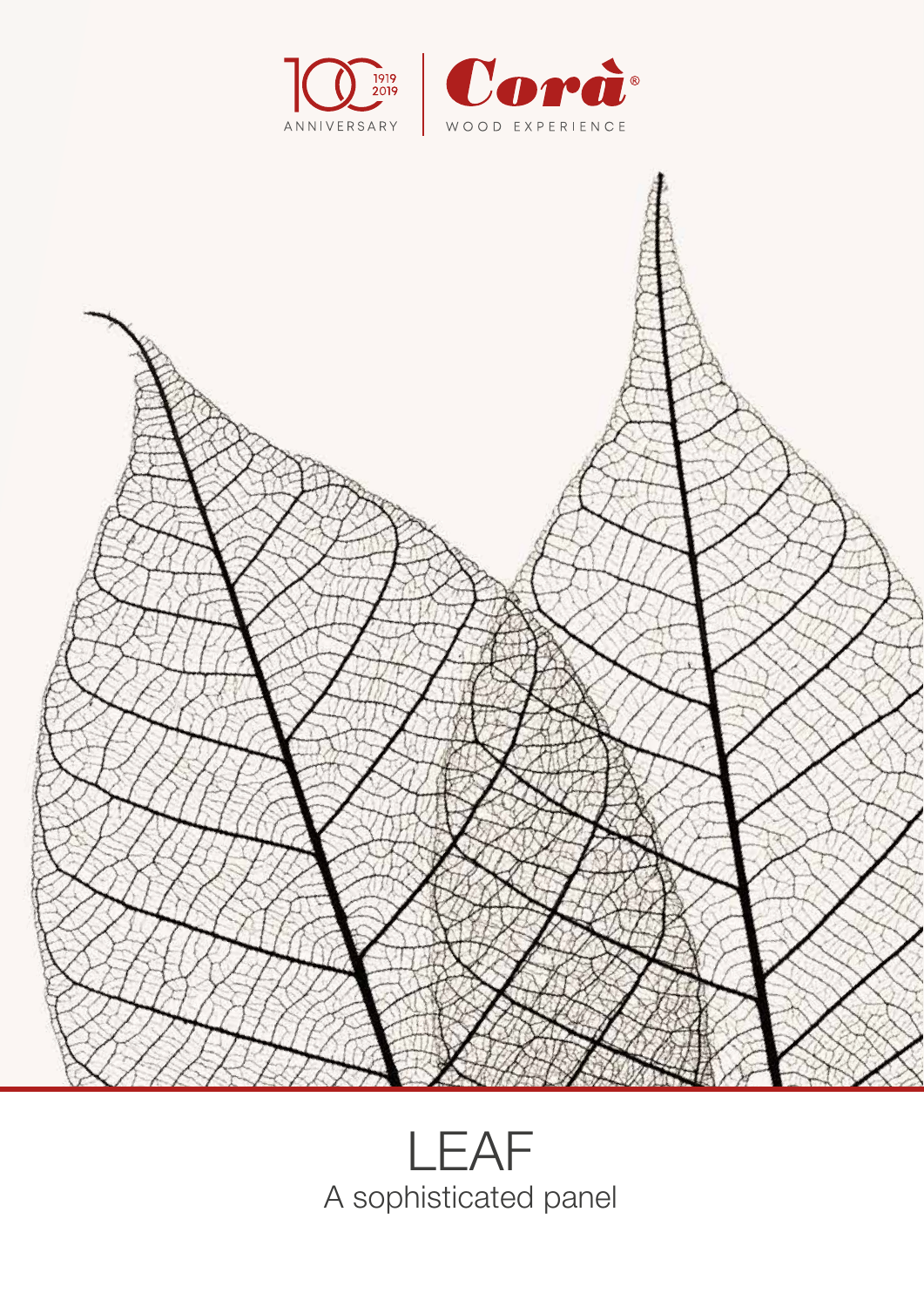

## Super transparent divider with frame in natural wood.

This elegant and discreet see-through shield will allow you to engage safely with everybody on your everyday life. Leaf is an anticontamination and antibacterial panel.

#### MADE IN ITALY

Frame in light natural wood miters glued together - 1 mm ExtraClear barrier (protective film on both sides to be removed).

#### EASY TO ASSEMBLE

Thanks to the support in natural wood, the divider can be placed on every surface, either horizontally or vertically.

#### READY IN STOCK

Bespoke sizes and finishes





#### EASY TO POSITION

The wood support fits the frame perfectly so that it stays fixed when lifted and moved.

#### ELEGANT

Wood is the perfect contrast with the super transparency of the glass and creates a soft and warm atmosphere, while the different available finishes (matt black, matt white or walnut) blend easily with the surrounding environment.

#### **HYGIENIC**

It is easy to clean with a non-abrasive cloth. Although the protective glass i s well fixed on the frame, please proceed carefully for maintenance. At the moment, studies do not show that

germs and bacteria survive on wood.

#### SAFE

In case of falling, its light materials do not cause any injury.

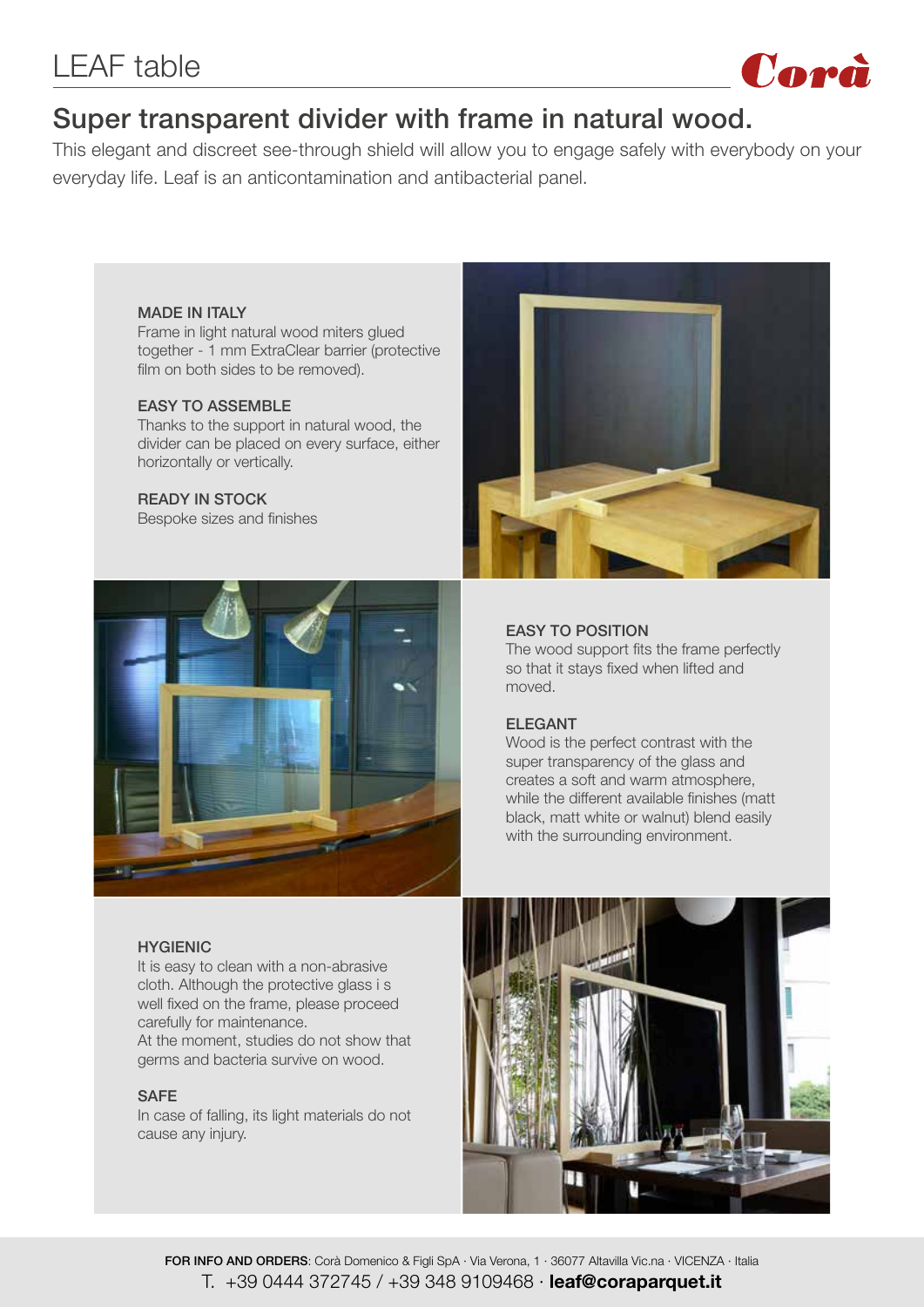

#### TECHNICAL DATA SHEET





|             | A   | B  | D | Through-hole   | Weight   |
|-------------|-----|----|---|----------------|----------|
| LEAF T001   | 97  | 67 | 4 | 89 x 59        | $1,5$ kg |
| LEAF T002   | 106 | 76 | 4 | $98 \times 68$ | 1,8 kg   |
| LEAF T003   | 76  | 56 | 4 | 68 x 48        | 1,2 kg   |
| Sizes in cm |     |    |   |                |          |

Customisable sizes.



WOOD (standardalready included)

BRUSHED STEEL (optional)

#### SUPPORTS AVAILABLE FINISHES







MATT BLACK MATT WHITE

On request we can produce special sizes with a minimum quantity of 50 pieces; we can also offer BESPOKE FINISH-ING choosing from a wide range or sending the colour code or your sample of colour.

**NOTE**: The wood support can be easily moved and can provide either a horizontally or verGcally standing. Stainless Steel support needs holes for fixing.

|                                | C  | G   | <b>JOINT TYPE</b> |
|--------------------------------|----|-----|-------------------|
| <b>WOOD</b>                    | 30 | 2   | Snap-on           |
| <b>BRUSHED</b><br><b>STEEL</b> | 10 | 0,3 | Through screws    |
| Sizes in cm                    |    |     |                   |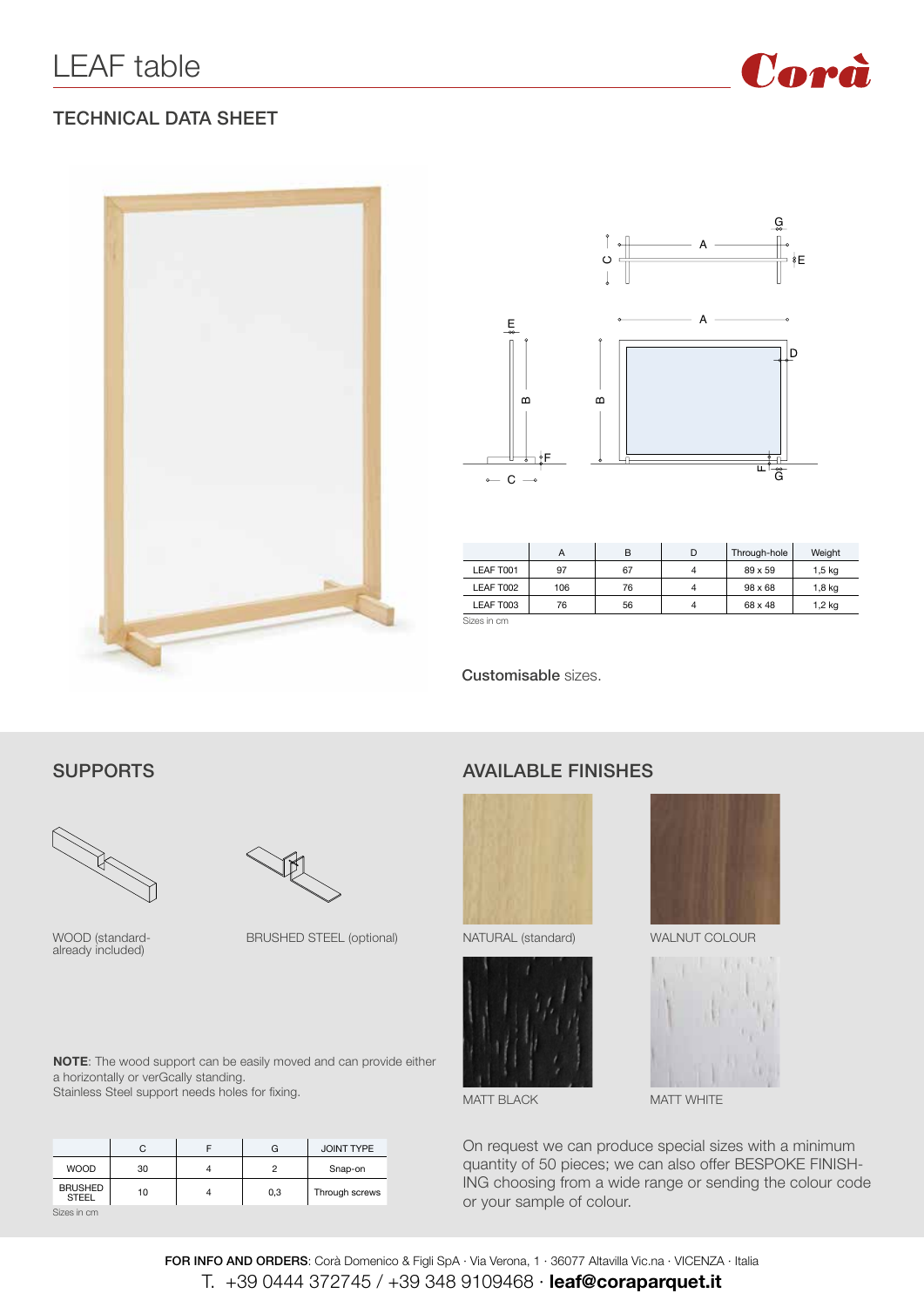

## Super transparent divider with frame in natural wood.

This elegant and discreet see-through shield will allow you to engage safely with everybody on your everyday life. Leaf is an anticontamination and antibacterial panel.

#### MADE IN ITALY

Frame in light natural wood miters glued together - 1 mm ExtraClear barrier (protective film on both sides to be removed).

#### **FASY TO ASSEMBLE**

Thanks to the support in natural wood, the divider can be placed on every surface, either horizontally or vertically.

#### READY IN STOCK

Bespoke sizes and finishes





#### EASY TO POSITION

The wood support fits the frame perfectly so that it stays fixed when lifted and moved.

#### ELEGANT

Wood is the perfect contrast with the super transparency of the glass and creates a soft and warm atmosphere, while the different available finishes (matt black, matt white or walnut) blend easily with the surrounding environment.

#### **HYGIENIC**

It is easy to clean with a non-abrasive cloth. Although the protective glass i s well fixed on the frame, please proceed carefully for maintenance. At the moment, studies do not show that germs and bacteria survive on wood.

#### SAFE

In case of falling, its light materials do not cause any injury.

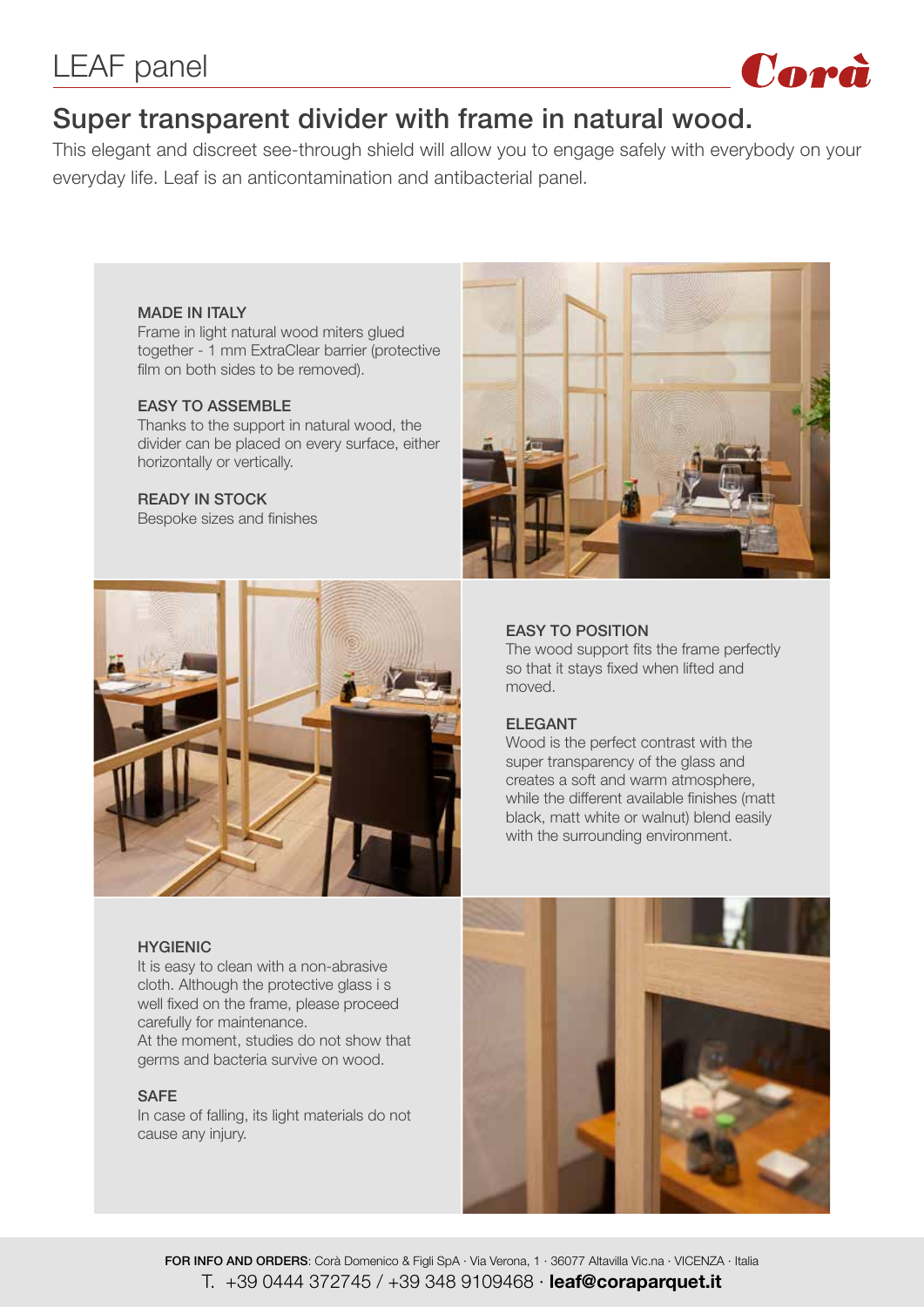#### TECHNICAL DATA SHEET





Corà

Customisable sizes.





WOOD (standard-<br>already included)

BRUSHED STEEL (optional)

|                                | C  |    | G   | <b>JOINT TYPE</b> |
|--------------------------------|----|----|-----|-------------------|
| <b>WOOD</b>                    | 40 |    | 2   | Snap-on           |
| <b>BRUSHED</b><br><b>STEEL</b> | 20 | 10 | 0,3 | Through screws    |
| Sizes in cm                    |    |    |     |                   |

#### SUPPORTS AVAILABLE FINISHES





MATT BLACK MATT WHITE





On request we can produce special sizes with a minimum quantity of 50 pieces; we can also offer BESPOKE FINISH-ING choosing from a wide range or sending the colour code or your sample of colour.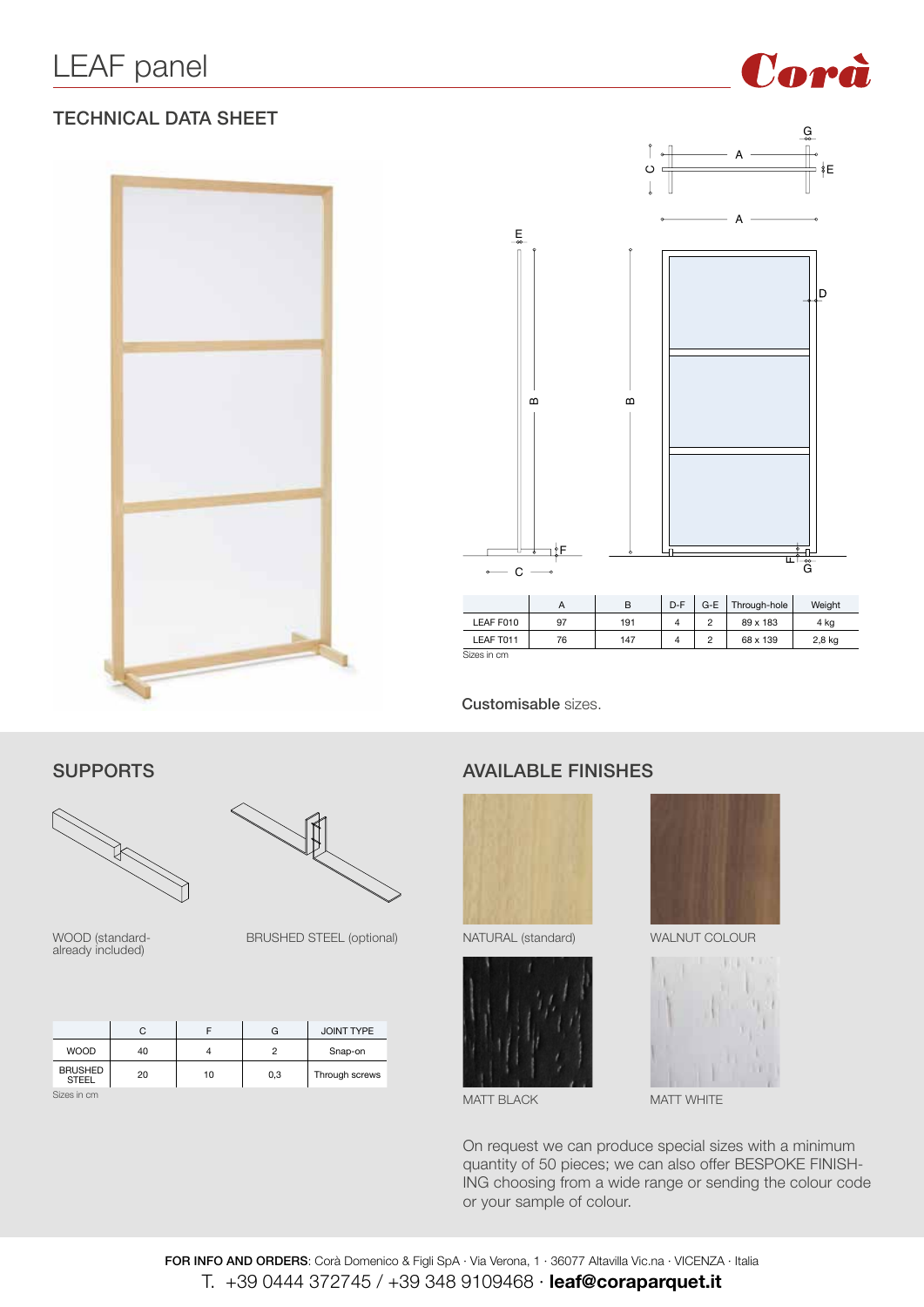





# Petalo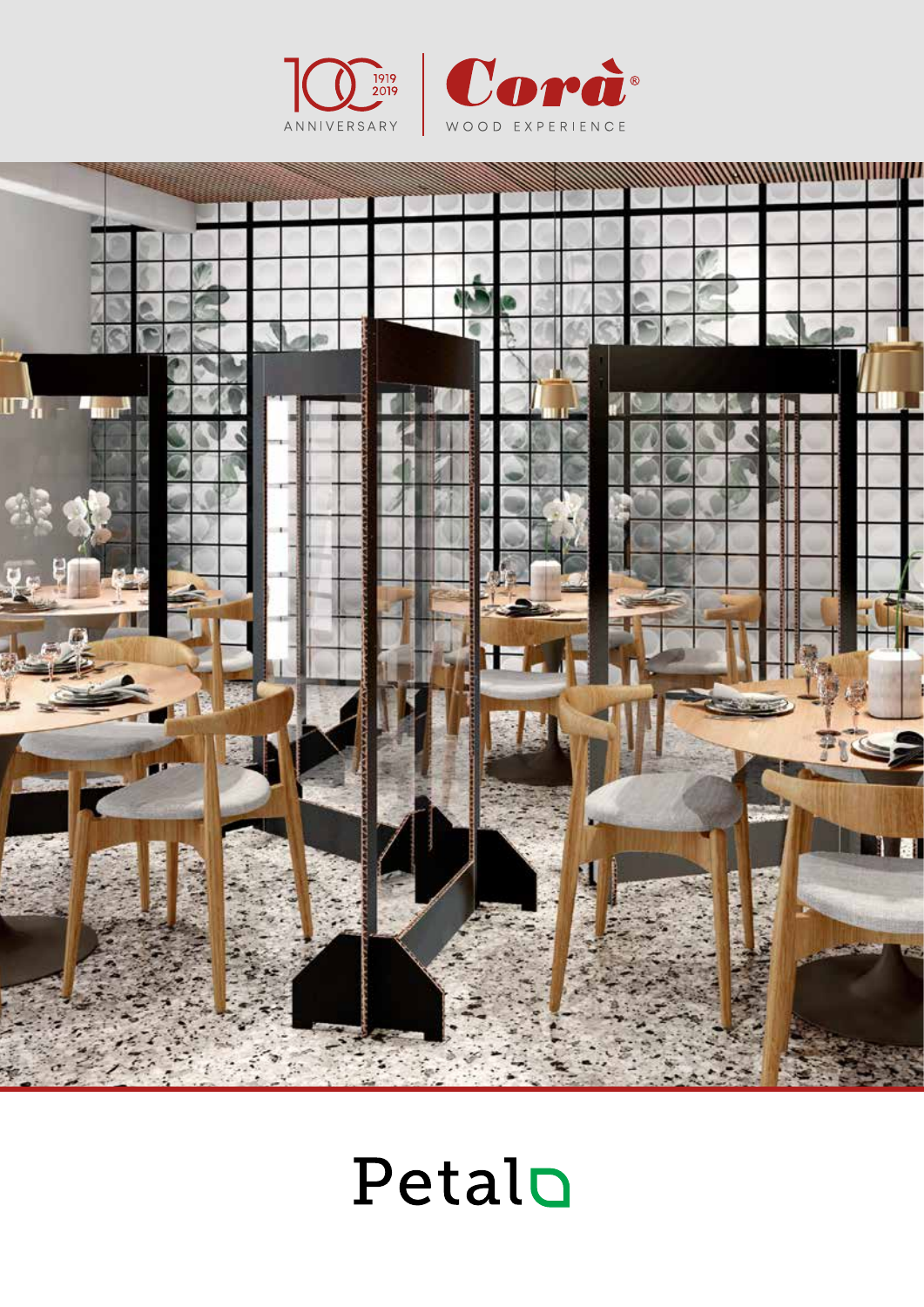## PETALO panel

## PROTECTION SCREEN SPREADPROOF IN LISOCORE® AND 3,0 mm PLEXIGLAS LIGHT AND STURDY EASY TO INSTALL

Self supporting lightweight structure made in Lisocore®





A sturdy and light 180x100 screen panel system characterized by an innovative design. Developed to separate public and private business areas in a fashionable way.

LISOCORE® is our unique ultralight panel made of high density wood fibers covers and a patented shell shape core.